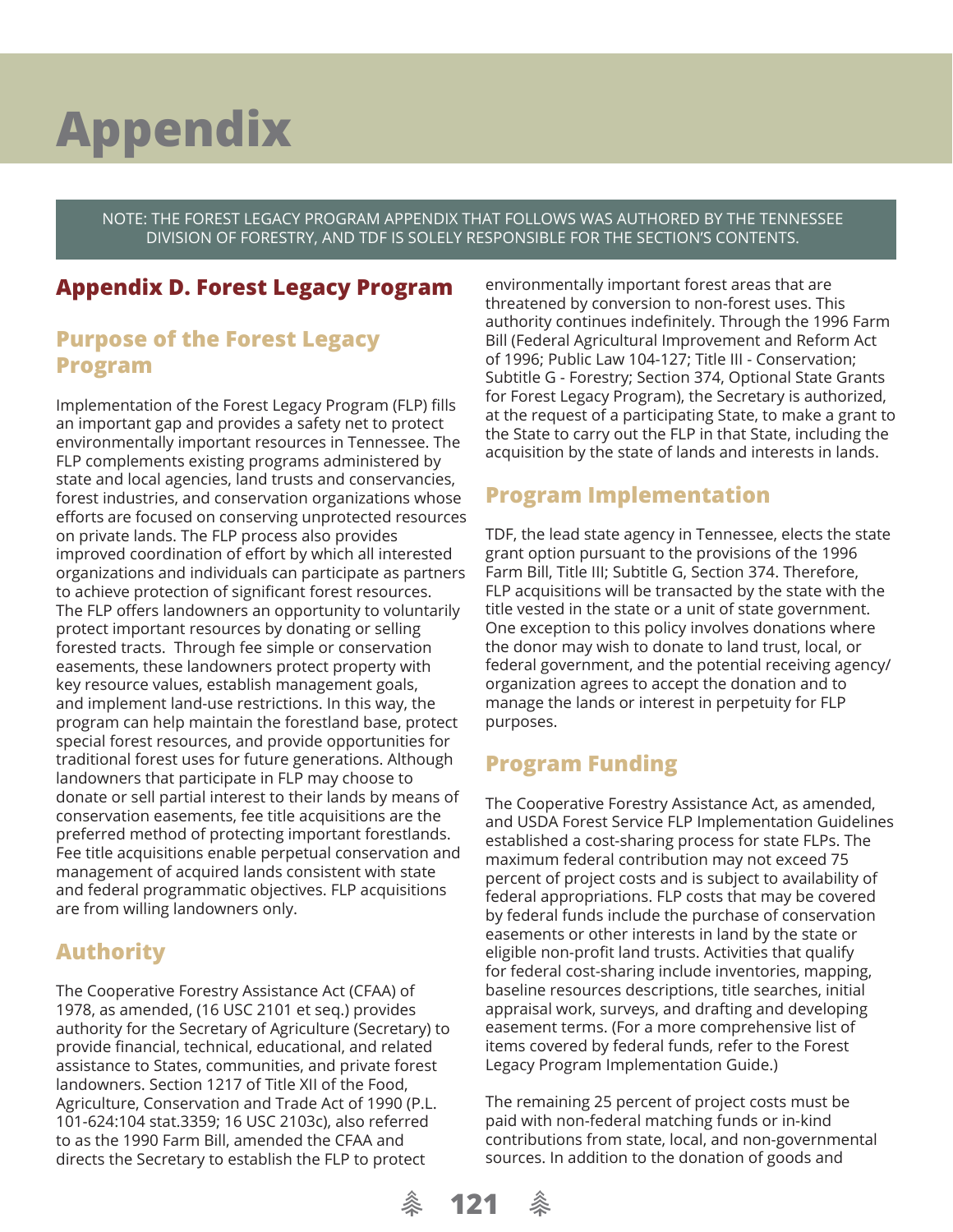services, the appraised value of conservation easements meeting Uniform Appraisal Standards for Federal Land Acquisitions (UASFLA), or "Yellow Book" standards accepted as donations to the program may qualify as a major part of the non-federal match.

Use of "bargain sales" by landowners will also be encouraged by the state. In such sales, landowners receive payment for portions of the fair market value (UASFLA) of the rights that are conveyed through conservation easements or other interests in land, and make a charitable donation of the remainder of that value.

Funding for subsequent monitoring and enforcement may include: (1) donations by landowners, non-profit organizations, or other sources; (2) contributions from participating landowners that might be generated by management activities; and (3) public appropriations for the purpose at the state and local level.

## **Tennessee Program Objectives**

Tennessee's FLP objectives will be used to determine which eligible tracts will receive priority for participation in the program. Objectives are aimed at protecting forest resource values that constituencies and the public consider of greatest concern. The mission of Tennessee's Forest Legacy Program is to protect environmentally important, private forestlands threatened with conversion to non-forest uses. The primary focus of the program is to maintain wellmanaged, working forests on the landscape. The objectives of the FLP in Tennessee are as follows:

- Prevent conversion of forestlands to other uses.
- Preserve forestlands for current and future wood production.
- Preserve and protect water quality, fisheries, and water supplies.
- Preserve and protect riparian habitats.
- Preserve and protect fish and wildlife habitats, rare plants, and biological diversity.
- Preserve and protect natural beauty.
- Preserve and protect forest-based recreation opportunities.

In ranking applicant proposals, the State Forest Stewardship Coordinating Committee (SFSCC) FLP Ranking Subcommittee will place priority on tracts that possess multiple significant resources and opportunities that will achieve two or more FLP objectives when

providing recommendations to the State Forester. Priority will also be given to tracts whose owners demonstrate their intentions to actively accomplish the objectives of the program. Additional consideration will be given to larger parcels, which may be able to utilize program resources more efficiently.

### **Program Management**

For projects involving conservation easements, TDF and easement holders are responsible for working cooperatively with participating landowners to develop the details of easements. Landowners will be responsible for managing the resources covered by easements. Federal law and FLP Guidelines require preparation of a Forest Stewardship Plan or Multi-Resource Management Plan that must be prepared and approved prior to conveying acquisition of the easement. For guidance on Multi-Resource Management Plans, see Section 17 – Multi-Resource Management Plans found in the Forest Legacy Program Implementation Guidelines. For guidance on Multi-Resource Management Plan content, see Appendix O -Sample Content of a Multi-Resource Management Plan found in the Forest Legacy Program Implementation Guidelines. The Forest Legacy Program Implementation Guidelines can be found at the following website: https://www.fs.usda.gov/sites/default/files/fs\_media/fs\_ document/15541-forest-service-legacy-program-508.pdf

For Tennessee projects seeking to purchase a conservation easement, a current Multi-Resource Management Plan or abstract detailing landowner's management intent must be established at the time of application. The management objectives identified within the Multi-Resource Management Plan (MRMP) or abstract detailing landowner's management intent must be consistent with the purposes of the FLP and further Tennessee's programmatic objectives through planned practices promoting forest health and active forest management. Multi-Resource Management Plans must clearly describe specific management objectives and strategies for significant resources identified in their easements. Management plans associated with thirdparty certifications are acceptable.

For projects involving fee simple acquisitions, the state agency responsible for management must ensure the acquired property is managed according to the tenets of the FLP. For tracts acquired in fee simple, a Multi-Resource Management Plan must be created for the FLP tract or the tract must be incorporated into an

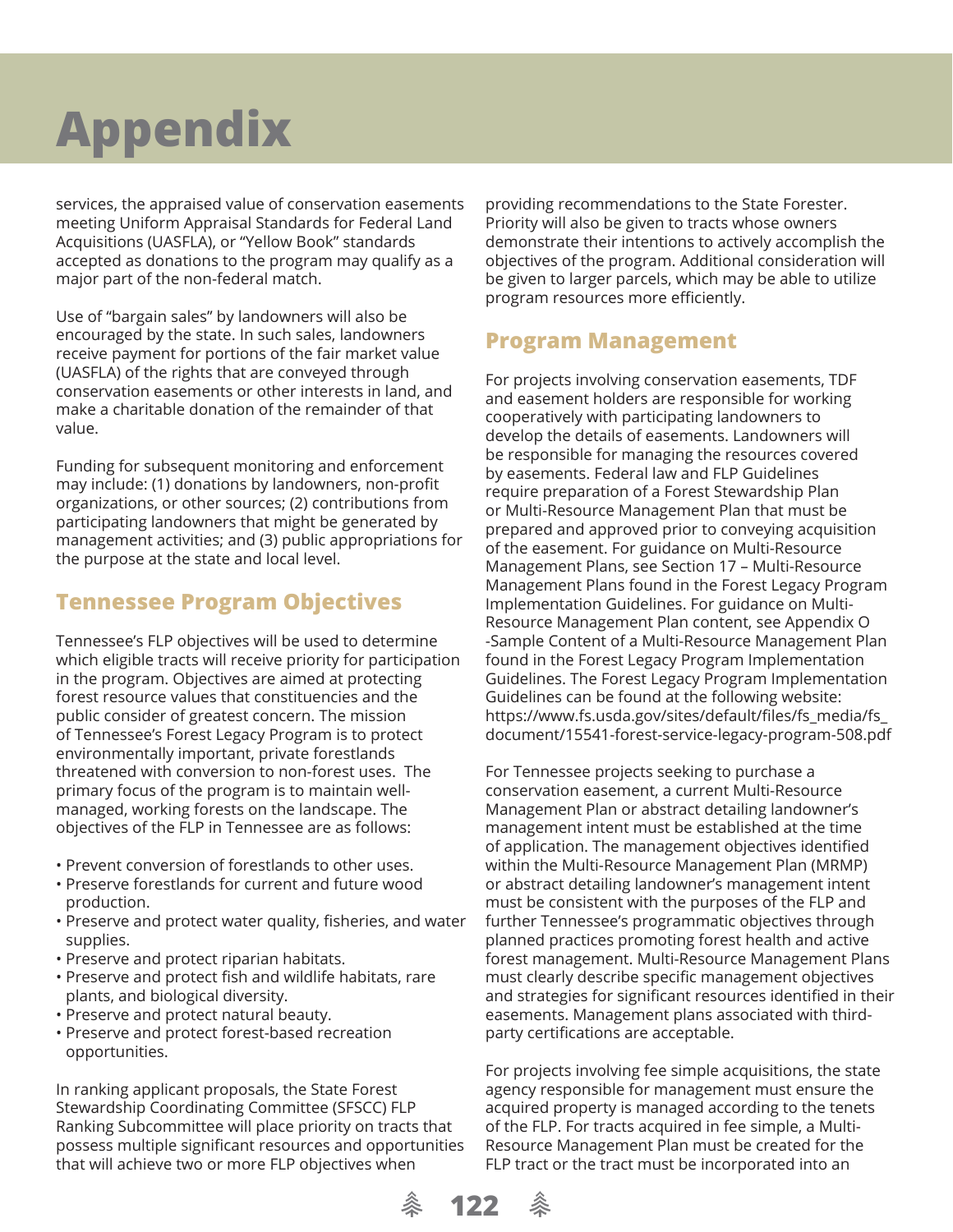existing management plan for surrounding conservation lands. Multi-Resource Management Plans must include provisions to meet the purposes of the FLP. For projects involving fee simple acquisitions, a current Multi-Resource Management Plan or abstract detailing owner's management intent must be established at the time of application. The management objectives identified within the Multi-Resource Management Plan or abstract detailing owner's management intent must be consistent with the purposes of the Forest Legacy Program and further Tennessee's programmatic objectives through planned practices promoting forest health and active forest management. Multi-Resource Management Plans identify the management objectives of the property and describe actions to protect and manage soil, water, aesthetic quality, recreation, timber, fish and wildlife resources, and other conservation values identified on the FLP tract. Management plans associated with third party certifications are acceptable. The State Forester or designee is responsible for approving the plan and ensuring it meets the FLP and Tennessee's FLP requirements. Ongoing resource management plans of the managing state agency will suffice as evidence that properties are managed according to Forest Stewardship principles.

## **Monitoring**

Each conservation easement established under FLP requires annual monitoring to ensure that the terms of agreement are being honored, and that resources are being protected and conserved. Baseline descriptions of resources will be developed by easement holders and used to assess changes in resource conditions over time, including any resource enhancements such as management of rare plants or measures to improve water quality. Easement monitoring will involve annual visits to tracts by easement holder (TDF) and/ or third parties acting as agents of TDF to conduct the monitoring.

The State Lead Agency (TDF) and other governmental entities (as applicable) holding title to interests in land acquired with FLP funds (conservation easement or fee simple holders) are responsible for the monitoring and management of those interests in perpetuity. The holder may delegate or assign monitoring and management duties but must retain enforcement responsibilities. The delegation or assignment of responsibility must be documented by a written agreement, and the Forest Service Regional Forest Legacy Program Manager must be notified. Only individuals and/or

organizations that are clearly qualified to assess the condition of the resources under easement will conduct monitoring. Forest Legacy funds may not be used to conduct monitoring activities. Therefore, in the case of purchased conservation easements, the program participant (grantor or landowner) must assume the annual monitoring responsibility to be audited annually by TDF.

 A fee simple purchase acquired under the FLP is not subject to annual monitoring requirements for conservation easements. Instead, for all FLP fee simple and cost-share tracts, the State Lead Agency must monitor the condition of each tract periodically, including those owned and managed by other governmental entities within the state (such as other state agencies or local governments). The Lead State Agency will also submit a self-certifying statement to the USDA Forest Service Regional Program Manager every 5 years as part of the State FLP program review. Similarly, for fee simple cost-share tracts held by a qualifying nonprofit conservation organization, the State Lead Agency must acquire from the fee interest holder a self-certifying statement for submission to the USDA Forest Service Regional Program Manager as part of the State FLP program review. The self-certifying statement must identify and document the condition of each fee tract, including changes in title, land conversions to non-forest uses, or uses inconsistent with the purposes of the FLP. If there are deviations from FLP purposes, the statement must describe the actions taken or to be taken to address documented deviations. Forest Legacy funds may not be used to conduct monitoring activities. Therefore, in the case of fee simple and cost-share tracts, the fee interest holder must assume monitoring responsibility to be audited periodically by TDF.

### **Forest Legacy Assessment and Identification of Forest Legacy Areas**

Broadly speaking, Tennessee's FAP guides the work of Tennessee's forestry community. As the lead agency administering the FLP in Tennessee, TDF's continued participation in the program requires periodic evaluation of current forest uses, trends and conditions, and factors influencing conversion to non-forest uses, all of which are integrated into the FAP. For purposes of the FLP, the FAP provides an assessment of forest conditions, uses and trends, provides the framework to identify priority forest landscapes, and addresses the following key components:

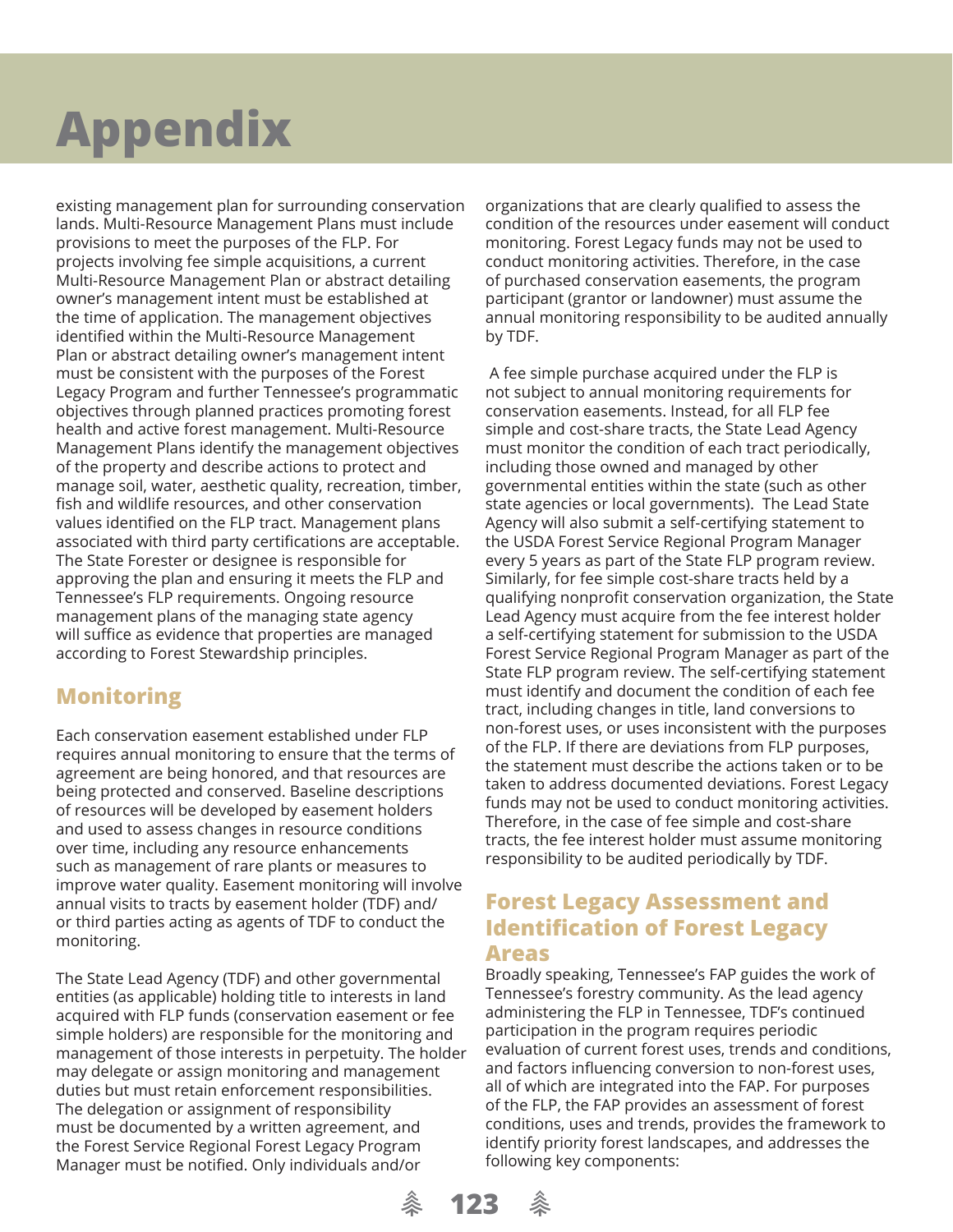### **Forest resources and benefits including:**

- o Aesthetic and scenic values
- o Fish and wildlife habitat
- o Public recreation opportunities
- o Soil productivity
- o Forest products and timber management opportunities
- o Watershed values including water-quality protection
- o Present and future threat of conversion of forest areas to non-forest uses
- o Historic or traditional uses of forest areas, and trends and projected future uses of forest resources
- o Current ownership patterns, size of tracts, and trends and projections of ownership patterns
- o Cultural resources that can be effectively protected
- o Outstanding geological features
- o Threatened and endangered species
- o Other ecological values
- o Mineral resource potential
- o Protected lands including Federal, State, municipal lands, and private conservation organization lands
- o Issues identified by the SFSCC and through the public-involvement process

## **Public Benefits Derived from Tennessee's Forest Legacy Areas**

Protecting land through conservation easements or fee acquisition offers a variety of public benefits. Privately owned forests contribute significantly to the state's supply of timber and timber products, while also providing important wildlife habitat, watershed protection, recreation opportunities, and aesthetic values. Forest Legacy Areas, whether through conservation easements or fee acquisition, reduce the rate at which land becomes fragmented, and they protect valuable ecosystems and the biological, economic and social values they provide. The FLP will help maintain the forestland base, protect special forest resources, and provide opportunities for traditional forest uses for future generations.

## **Eligibility Criteria for Tennessee's Forest Legacy Areas**

The CFAA directs the Secretary to establish eligibility criteria for the designation of Forest Legacy Areas (FLAs), in consultation with State Foresters via recommendations of the SFSCC. These criteria should be based upon the FLP purpose to protect environmentally important forest areas that are threatened by conversion to non-forest uses, and these criteria should be further developed through the state FAP.

States are responsible for determining what defines "threatened" and "environmentally important forest areas" in the state. However, environmentally important forest areas shall contain one or more of the following public values, as defined by the states:

- a. Timber and other forest commodities;
- b. Scenic resources:
- c. Public recreation opportunities;
- d. Riparian areas;
- e. Fish and wildlife habitat;
- f. Known threatened and endangered species;
- g. Known cultural resources; and
- h. Other ecological values.

TDF and its partners developed a set of criteria for determining Tennessee's FLAs. These criteria differ from past criteria for setting FLAs, most notably in the emphasis placed on protecting working forests from fragmentation and land use conversion for the 2020 FAP cycle. The goal of Tennessee's 2020 FLP is to prioritize forested tracts within high primary forest product producing counties while facilitating landscape connectivity and addressing risks to forest fragmentation and land-use conversion. The criteria for FLAs established in the 2020 FAP revision requires candidate properties must meet the following requirements:

- a. Property is a forested tract with at least 20 acres of continuous forest.
- b. Property is located in one of the top 60 percent of primary forest product-producing counties.
- c. Property is in an area with significant risk of becoming lightly stressed, stressed, impacted, or damaged due to the extent of impervious surface area by 2030, or at high risk of becoming urbanized by 2030.
- d. Property is identified in The Nature Conservancy's Resilient and Connected Prioritized Network.

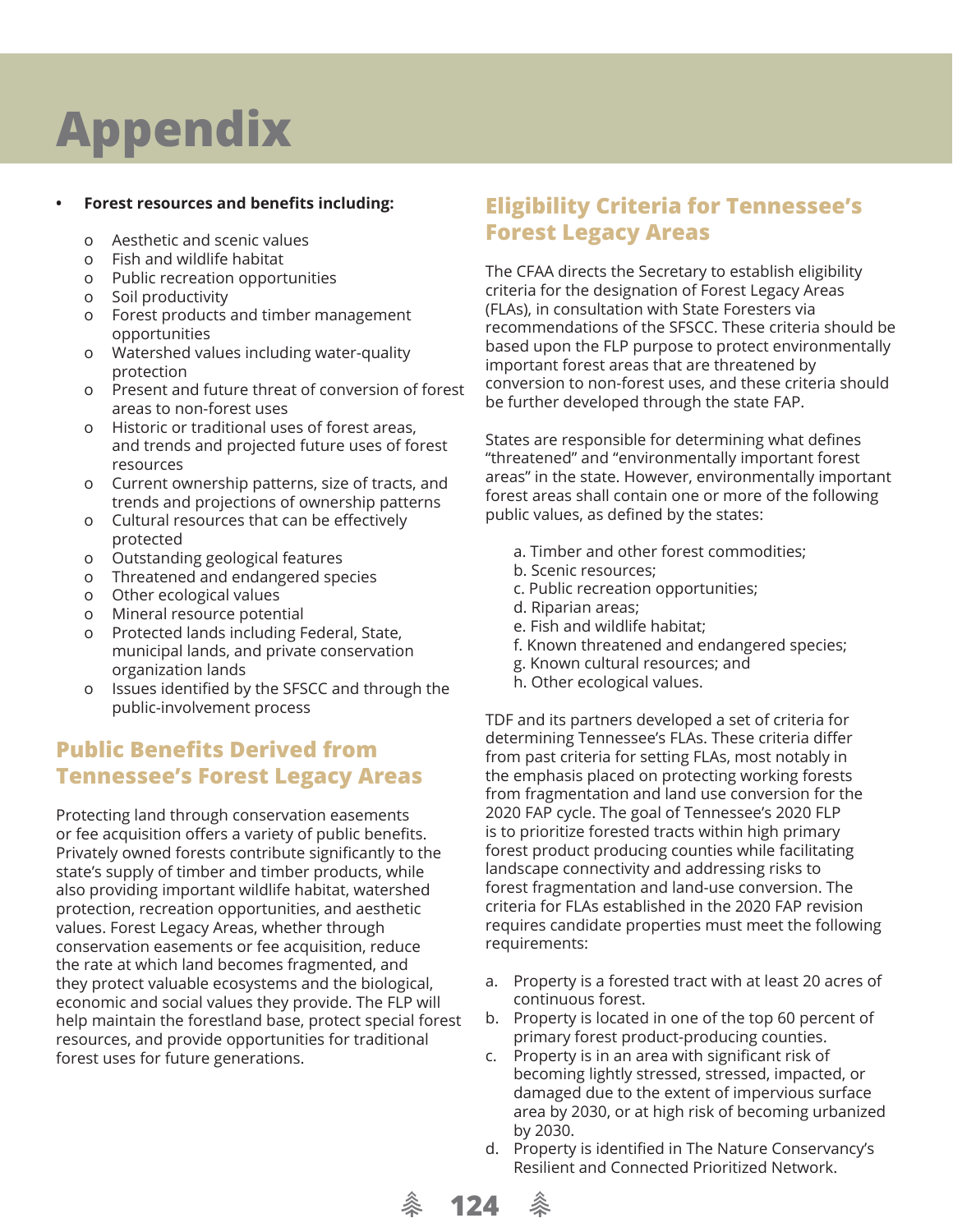Eligible properties are identified using spatial datasets and geographic information system (GIS) analytical software. In the analytical process, a data layer is created for each FLA requirement, and these data layers are then overlaid to identify properties that met all requirements.

The National Land Cover Database 2016 (Yang et al. 2018) is used to identify all forestland (deciduous, evergreen, mixed, wetlands). This spatial layer of forestland is then intersected with a property parcel dataset kept for state property and tax records. To meet requirement (a), a property must be at least 20 acres and contain at least 20 acres of continuous forest.

The Timber Products Output (TPO) data available from the USDA Forest Service Forest Inventory and Analysis (FIA) program is used to map primary forest product production activities for each county in Tennessee. The TPO dataset is developed from surveys of mills and reports the amount of timber processed at each mill site. A quantile analysis of TPO data identified the top 60 percent of counties of primary forest product producing counties. The TPO data is used as a proxy for harvest removals due to data limitations regarding the amount of timber harvested in each county. Due to the different land areas of counties, the TPO dataset is normalized on a per acre basis prior to quantile analysis.

Projections of impervious surface from the Environmental Protection Agency (EPA) are used to identify areas at high risk of forest health and surface drinking water issues arising from declining surface permeability. Impervious surface projections are based on data layers generated for the Integrated Climate and Land-Use Scenarios project. Impervious surface projections are stratified into stress index classes based on the extent of impervious surfaces: unstressed (<1 percent), lightly stressed (1-5 percent), stressed (5-10 percent), impacted (10-25 percent), and damaged (>25 percent). Areas projected to be classified as lightly stressed, stressed, impacted, or damaged by 2030 given current socio-economic and climate conditions (i.e., the base case scenario) are identified for inclusion in FLAs. Additionally, forests at 60 percent or greater probability of becoming urbanized or projected to be categorized as suburban, urban, or industrial by 2030 meet eligibility requirement (c). Probability of urbanization is determined using SLEUTH data. Projections of suburban, urban, and industrial land use classes are generated for the Integrated Climate and Land-Use Scenarios project.

**《 125** 

Landscape connectivity and resilience to climate change is used as a key factor of FLA eligibility in addition to forest products potential and threat of land use conversion (i.e., development). The Nature Conservancy developed the Resilient and Connected Prioritized Network to delineate areas critical to forests and wildlife that are more adaptive to climate change due to the presence of micro-climates, micro-sites, and biological diversity. In the eastern U.S., the Prioritized Network is equivalent to 20 percent of total land area. Protected lands such as National Forests and Parks are excluded in the analysis. Forests contained in the Prioritized Network data layer meet eligibility criterion (d).

### **Description/Identification of Tennessee's Forest Legacy Areas**

Using the process described above, the FLP in Tennessee includes approximately 3.2 million acres (Table 20) as of June 2020. Eligible properties are concentrated in the Cumberland Plateau, the Highland Rim corridor arcing north of the Nashville metropolitan area, and the Highland Rim corridor in proximity to the Tennessee River, as shown in Figure 58. The following counties have at least 100,000 acres eligible for FLP funding: Campbell, Cumberland, Fentress, Franklin, Hickman, Humphreys, Marion, Morgan, Perry, Scott, and Wayne.

TDF chose to identify FLAs at a smaller scale than county or watershed so that parcel size could be considered and mapped as a criterion for FLP funding. FLAs are often located near protected lands, such as the Tennessee Wildlife Refuge, Cherokee National Forest, state forests, parks, and wildlife management areas. This proximity to protected lands, either public or in private conservation easement, enhances the conservation potential of properties by creating blocks of forest protected from development.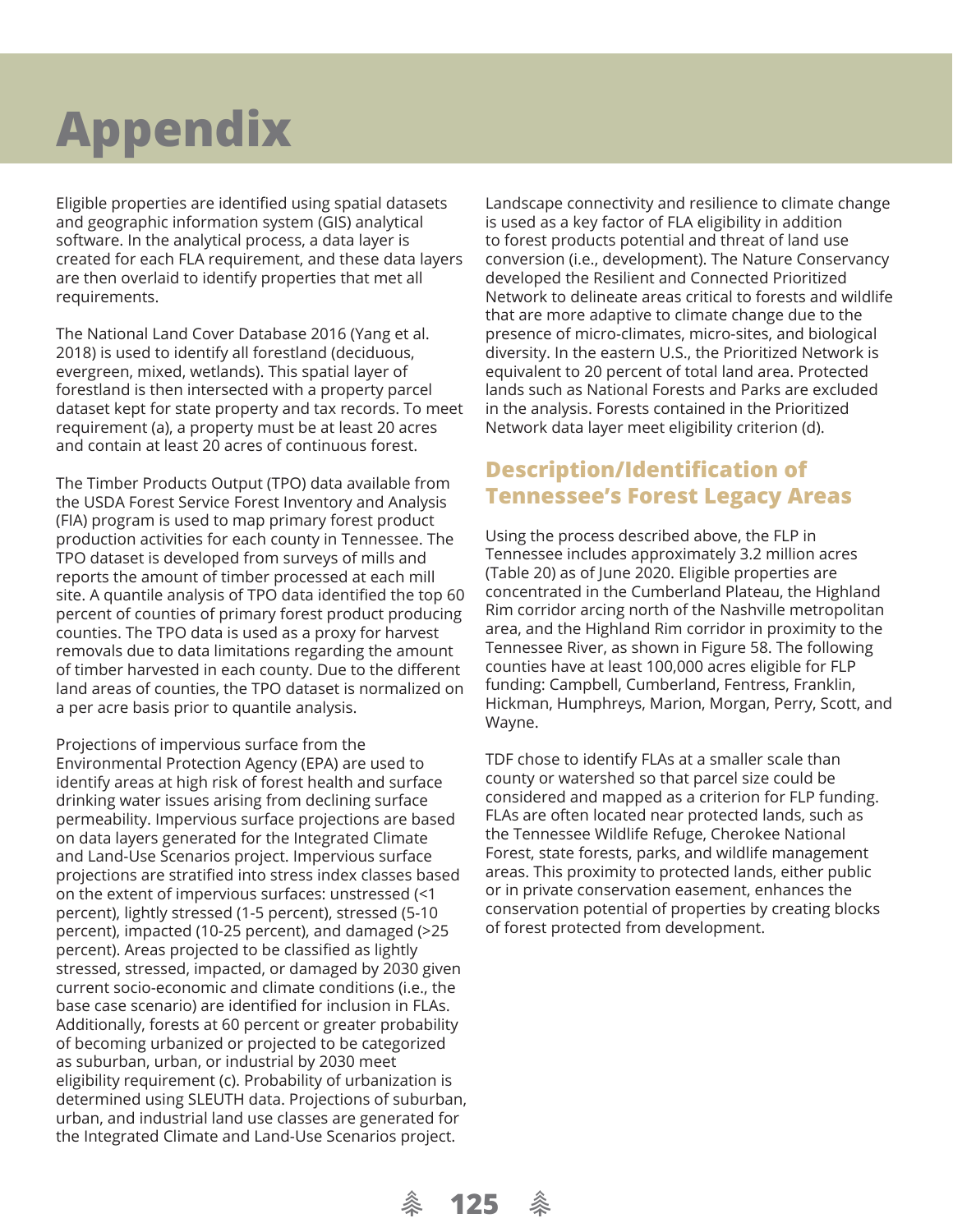## **Landowner participation – application, selection, and development of easements**

A request for project proposals may be released from TDF annually. Landowners interested in participating in the program must submit a completed submission packet. Forest Legacy application materials may be requested by contacting the Forest Legacy Program Coordinator or by visiting TDF's website.

Landowners should decide whether they prefer to donate property to the FLP or apply to have property purchased through the FLP. Donated property may be held either by government or non-government entities where the respective organization agrees to accept the donation to manage the lands for Forest Legacy purposes. Organizations eligible by law to hold property donated to the program include the USDA Forest Service, state or local agencies, and non-profit trusts and conservancies. The state must hold easements or lands purchased with federal funds. Nonprofit entities, such as land trusts, are not eligible to hold land or interests in land that are purchased with FLP funds. However, qualified nonprofit organizations can hold land and interests in land for fully donated tracts enrolled in the FLP.

The State Forester, in consultation with the SFSCC, will appoint a FLP subcommittee (Ranking Committee) that will review FLP applications at least annually and make



**Figure 58.** Forest Legacy 2020 Priority Areas.

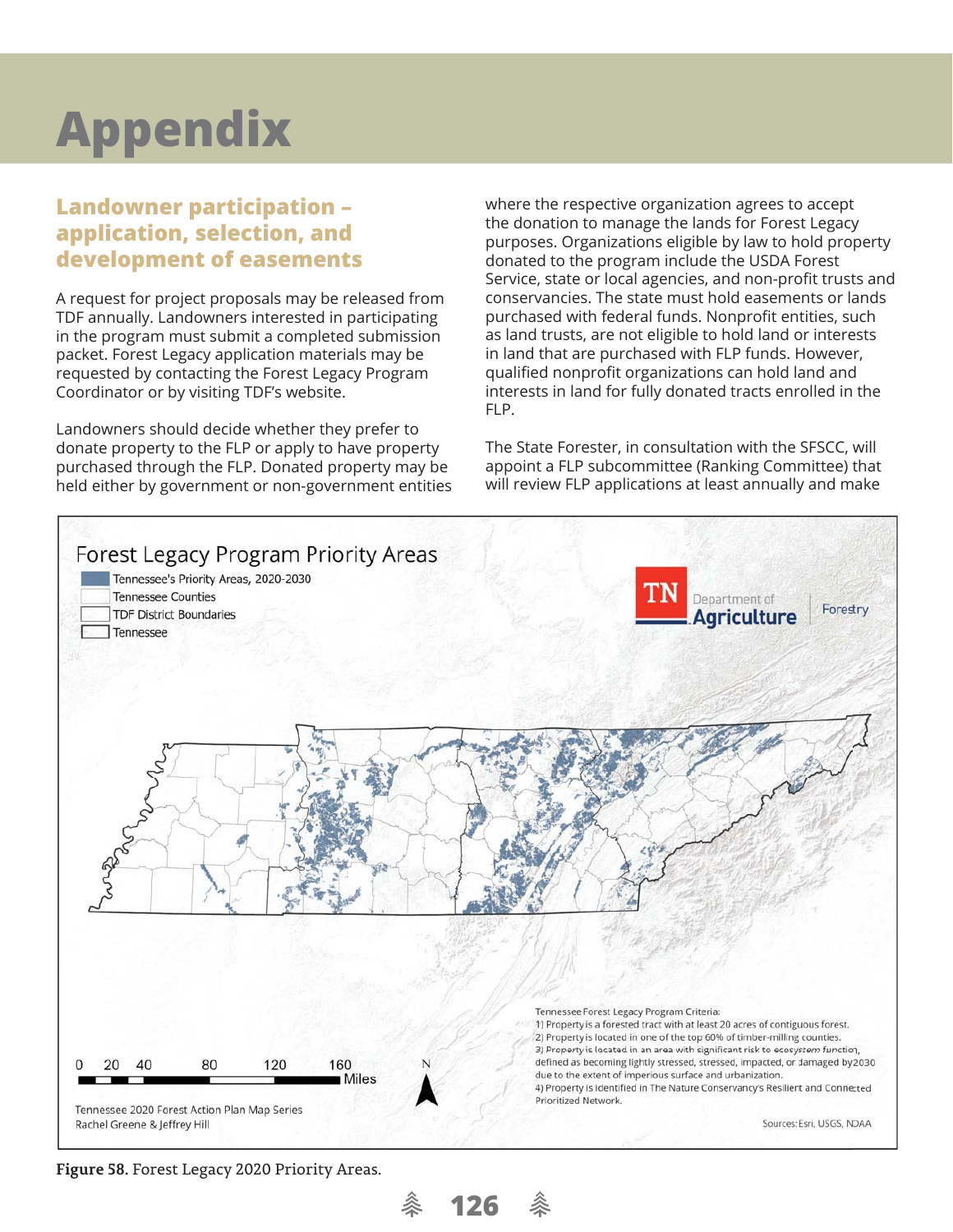| <b>County</b>     | <b>Forest Legacy Area</b><br>(ac) | <b>County</b>     | <b>Forest Legacy Area</b><br>(ac) |
|-------------------|-----------------------------------|-------------------|-----------------------------------|
| <b>Anderson</b>   | 56,000                            | <b>Lawrence</b>   | 36,800                            |
| <b>Benton</b>     | 26,500                            | <b>Lewis</b>      | 78,700                            |
| <b>Bledsoe</b>    | 76,000                            | <b>Macon</b>      | 36,800                            |
| <b>Bradley</b>    | 7,500                             | <b>Madison</b>    | 15,000                            |
| <b>Campbell</b>   | 144,300                           | <b>Marion</b>     | 145,300                           |
| <b>Cannon</b>     | 70,600                            | <b>McMinn</b>     | 11,700                            |
| <b>Carroll</b>    | 4,600                             | <b>McNairy</b>    | 7,400                             |
| <b>Cheatham</b>   | 71,600                            | <b>Monroe</b>     | 46,800                            |
| <b>Claiborne</b>  | 76,200                            | <b>Moore</b>      | 1,600                             |
| <b>Clay</b>       | 48,900                            | <b>Morgan</b>     | 133,400                           |
| <b>Cumberland</b> | 113,800                           | <b>Overton</b>    | 61,200                            |
| <b>Decatur</b>    | 21,500                            | <b>Perry</b>      | 108,000                           |
| <b>Dickson</b>    | 66,500                            | <b>Pickett</b>    | 18,300                            |
| <b>Fentress</b>   | 132,700                           | <b>Polk</b>       | 36,200                            |
| <b>Franklin</b>   | 100,600                           | <b>Putnam</b>     | 67,400                            |
| <b>Giles</b>      | 17,700                            | <b>Rhea</b>       | 51,800                            |
| <b>Grainger</b>   | 45,500                            | <b>Scott</b>      | 147,200                           |
| <b>Grundy</b>     | 77,700                            | <b>Sequatchie</b> | 74,700                            |
| <b>Hancock</b>    | 68,000                            | <b>Smith</b>      | 22,200                            |
| <b>Hardeman</b>   | 33,000                            | <b>Stewart</b>    | 47,500                            |
| <b>Hardin</b>     | 42,200                            | <b>Sumner</b>     | 49,900                            |
| <b>Hawkins</b>    | 82,700                            | <b>Unicoi</b>     | 31,100                            |
| <b>Henderson</b>  | 2,400                             | <b>Van Buren</b>  | 57,000                            |
| <b>Henry</b>      | 11,200                            | <b>Warren</b>     | 50,200                            |
| <b>Hickman</b>    | 200,400                           | Washington        | 9,700                             |
| <b>Houston</b>    | 11,200                            | <b>Wayne</b>      | 110,500                           |
| <b>Humphreys</b>  | 123,700                           | <b>White</b>      | 34,400                            |
| <b>Jackson</b>    | 67,700                            |                   |                                   |
|                   |                                   | <b>Total</b>      | 3,263,600                         |

**Table 20.** Land area (rounded to the nearest 100 acres) of Tennessee counties eligible for Forest Legacy Program funding.

条 127 条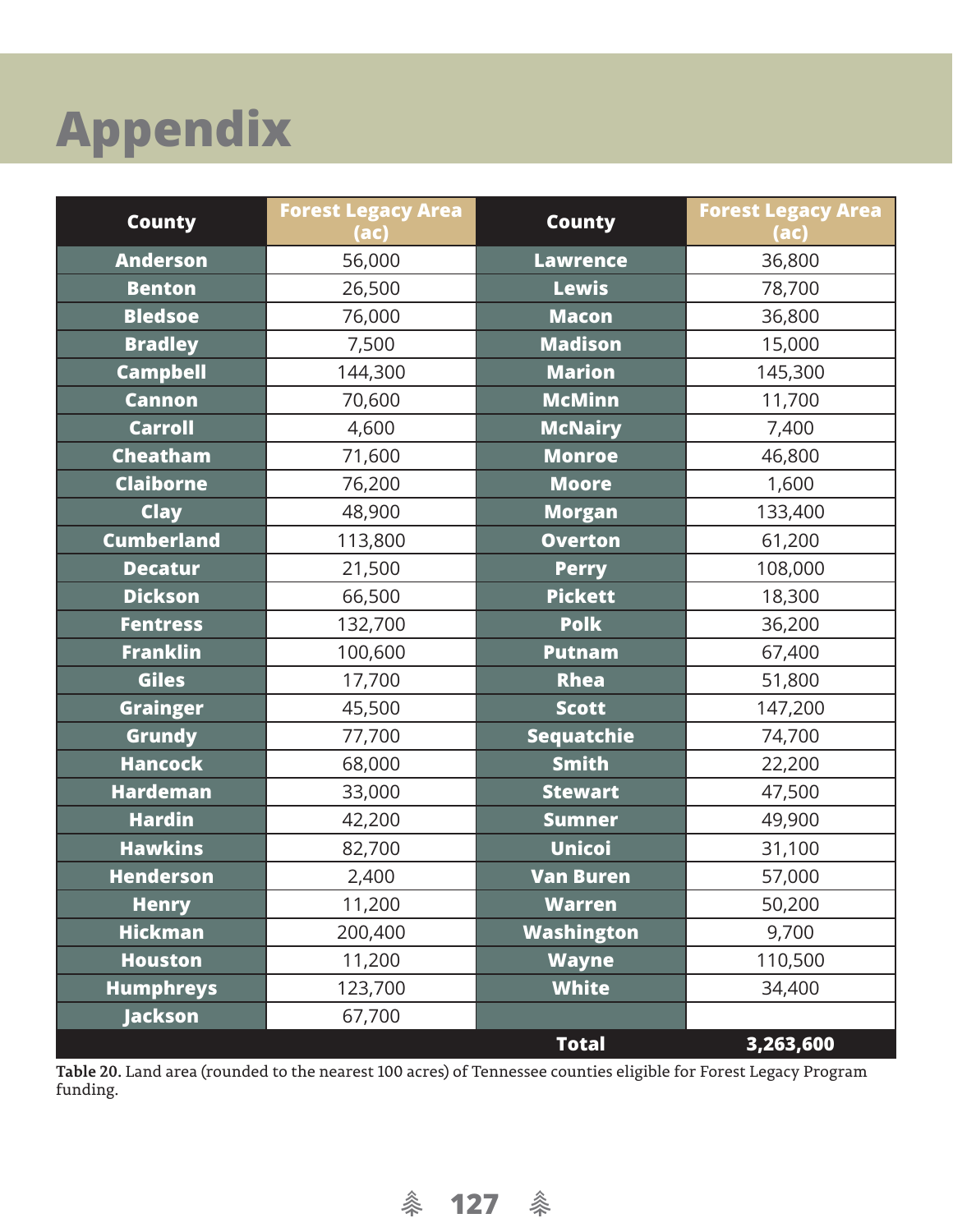recommendations regarding the value of tracts to Tennessee's FLP. The selection process will produce a list of landowner applications that will be prioritized for inclusion and potential funding. The prioritized list will be presented to the State Forester for final approval.

The State Forester-approved list will then be submitted to the USDA Forest Service's Regional Office in Atlanta. The Forest Service will make the final determination as to which conservation easements or fee simple purchase projects will receive federal funds, or, in the case of donations, will be approved for inclusion in the FLP under cost-share agreements. All acquisitions will be made subject to availability of federal funds. Tracts successfully funded will be appraised using UASFLA standards, and landowners will be informed of the appraised value prior to formal closing of the conveyance.

Following completion of the prioritization and approval process, properties will be purchased or conveyed as charitable donations. State agencies such as TDF, Tennessee Department of Environment and Conservation (TDEC), or Tennessee Wildlife Resources Agency (TWRA) may hold purchased, fee simple properties.

In cases where conservation easements are involved, specific terms of easements will be negotiated between individual landowners and easement holders. Terms will be site specific and will provide for the permanent protection of forest resources targeted by the landowner for protection. All easement acquisitions must follow UASFLA appraisal standards and State procedures and standards for negotiation, appraisal review, title review, survey, and other requirements. TDF will exclusively hold title to all conservation easements acquired with federal funding through the FLP.

## **Forest Legacy Eligibility Requirements**

All projects must meet the minimum eligibility requirements further described as follows:

- The project is situated within (whole or in part) a designated FLA or adjacent to a previously purchased Forest Legacy tract
- The project has at least 75 percent forest cover (or can be reforested to at least 75 percent forest cover)
- The project can be managed consistent with the

purpose for which it was acquired by FLP The landowner is willing to sell or donate the interest in perpetuity

- The County Mayor(s) have reviewed the project proposal, which should include a summary of potential tax revenue impact and additional revenue sources (if applicable), and provided letters of support. Properties occurring in multiple counties need letters of support from each respective county.
- State Representative(s) and Senators have received a copy of the County Mayor(s) letter of support and reviewed the project proposal. Properties occurring in multiple congressional districts must have the project proposal sent for review by each respective state legislators.
- For fee acquisitions and projects seeking to sell a conservation easement: A current Multi-Resource Management Plan or abstract detailing owner's management intent must be established at the time of application. The management objectives identified within the Multi-Resource Management Plan or abstract detailing owner's management intent must be consistent with the purposes of the Forest Legacy Program and further Tennessee's programmatic objectives through planned practices promoting forest health and active forest management.

## **Project Application Scoring**

This document provides guidance to the Tennessee Forest Legacy Ranking Committee on how to score individual Forest Legacy Program (FLP) projects, including additional clarification on the core national criteria, project readiness and other evaluation considerations used in this process. This guidance mimics the criteria used by the National Review Panel, who ultimately scores and ranks submissions from the states.

## **National Core Criteria:**

## **IMPORTANCE**

This criterion focuses on the attributes of the property and the environmental, social, and economic public benefits gained from the protection and management of the property and its resources. This criterion reflects the ecological assets and the economic and social values conserved by the project and its level of significance. National significance of a project is demonstrated in

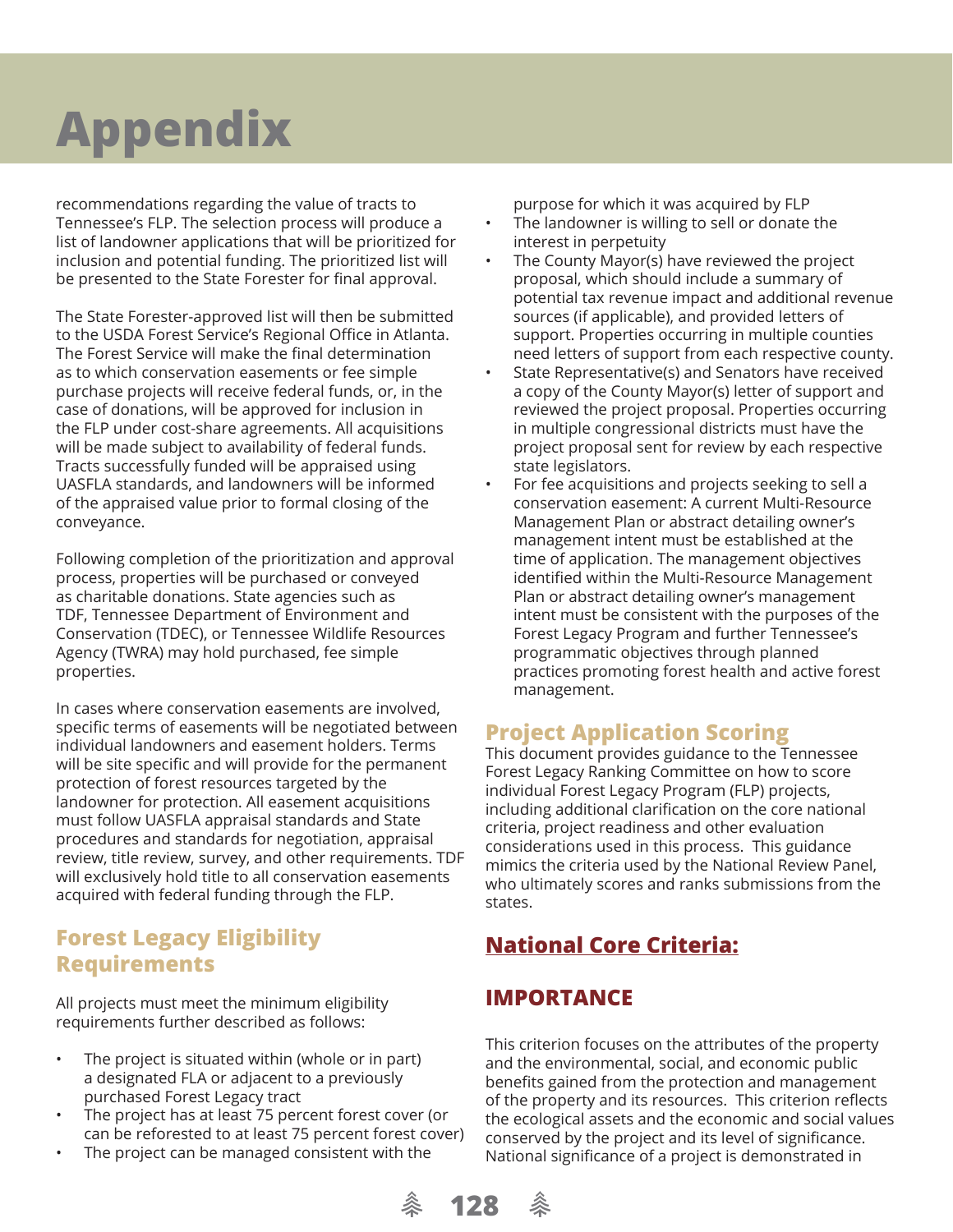two ways: First, a project that solidly represents a majority of the attributes outlined is viewed as nationally significant because of its strong alignment with the purposes and Strategic Direction of the Forest Legacy Program.

Second, national significance can be demonstrated by a project that (1) supports Federal laws, such as Endangered Species Act, Safe Drinking Water Act, and Clean Water Act, (2) contributes to Federal initiatives, or (3) contains or enhances Federal designations such as Wild and Scenic Rivers, National Scenic Byways, National Recreation Trails, and cultural resources of national importance. When determining Federal importance, interstate/international resources (such as migratory species, or trail and waterways that cross state or international boundaries) should also be considered.

Scoring consists of evaluating a project for the attributes below and identifying a point score. More points will be given to projects that demonstrate multiple public benefits of significance, or benefits of national significance. Significance of attributes is demonstrated by the quality and scope of the attributes. More points will be given to projects that exemplify a particular attribute or combination of attributes.

#### **ATTRIBUTES TO CONSIDER:**

#### **Economic Benefits from Timber and Potential Forest**

**Productivity** –This category includes three independent components: (1) Landowner demonstrates sustainable forest management in accordance with a management plan. Additional points should be given to land that is third party certified (such as Sustainable Forestry Initiative, Forest Stewardship Council, and American Tree Farm System). (2) Forestry activities contribute to the resource-based economy for a community or region. (3) The property contains characteristics (such as highly productive soils) to sustain a productive forest. 0-10

#### **Economic Benefits from Non-timber Products -**

Provides non-timber revenue to the local or regional economy through activities such as hunting leases, ranching, non-timber forest products (pine straw, ginseng collection, etc.), guided tours (fishing, hunting, birdwatching, etc.), and recreation and tourism (lodging, rentals, bikes, boats, outdoor gear, etc.). 0-5

**Threatened or Endangered Species Habitat** – The site has documented rare, threatened or endangered plants and animals or designated habitat. Documented occurrence and use of the property should be given more consideration in point allocation than if it is habitat without documented occurrence or use. Federally listed species should be given more consideration than stateonly listed species when evaluating the significance of WKLVDWWULEXWHBBBBBBBB

#### **Fish, Wildlife, Plants, and Unique Forest**

**Communities** - The site contains unique forest communities and/or important fish or wildlife habitat as documented by a formal assessment or wildlife conservation plan or strategy developed by a government or a non-governmental organization. The importance of habitat to an international initiative to support and sustain migratory species can be viewed as national importance if conserving the property will make a significant contribution. The mere occasional use of the property or a modest contribution to an international initiative does not raise the property to national importance. 0-5

**Water Supply and Watershed Protection** – (1) Property has a direct relationship with protecting the water supply or watershed, such as provides a buffer to public drinking water supply, contains an aquifer recharge area, or protects an ecologically important aquatic area, and/or (2) the property contains important riparian areas, wetlands, shorelines, river systems, or sensitive watershed lands. When allocating points, the importance of the resource and the scale of the contribution of the project should be considered. Merely being located within an aquifer recharge area or in a water supply area should not be given the same consideration as a project that makes a significant conservation contribution to a high-quality project of high-value. 0-5

**Public Access** – Protection of the property will maintain or establish access by the public for recreation; however, restrictions on specific use and location of recreational activities may exist.

0-5

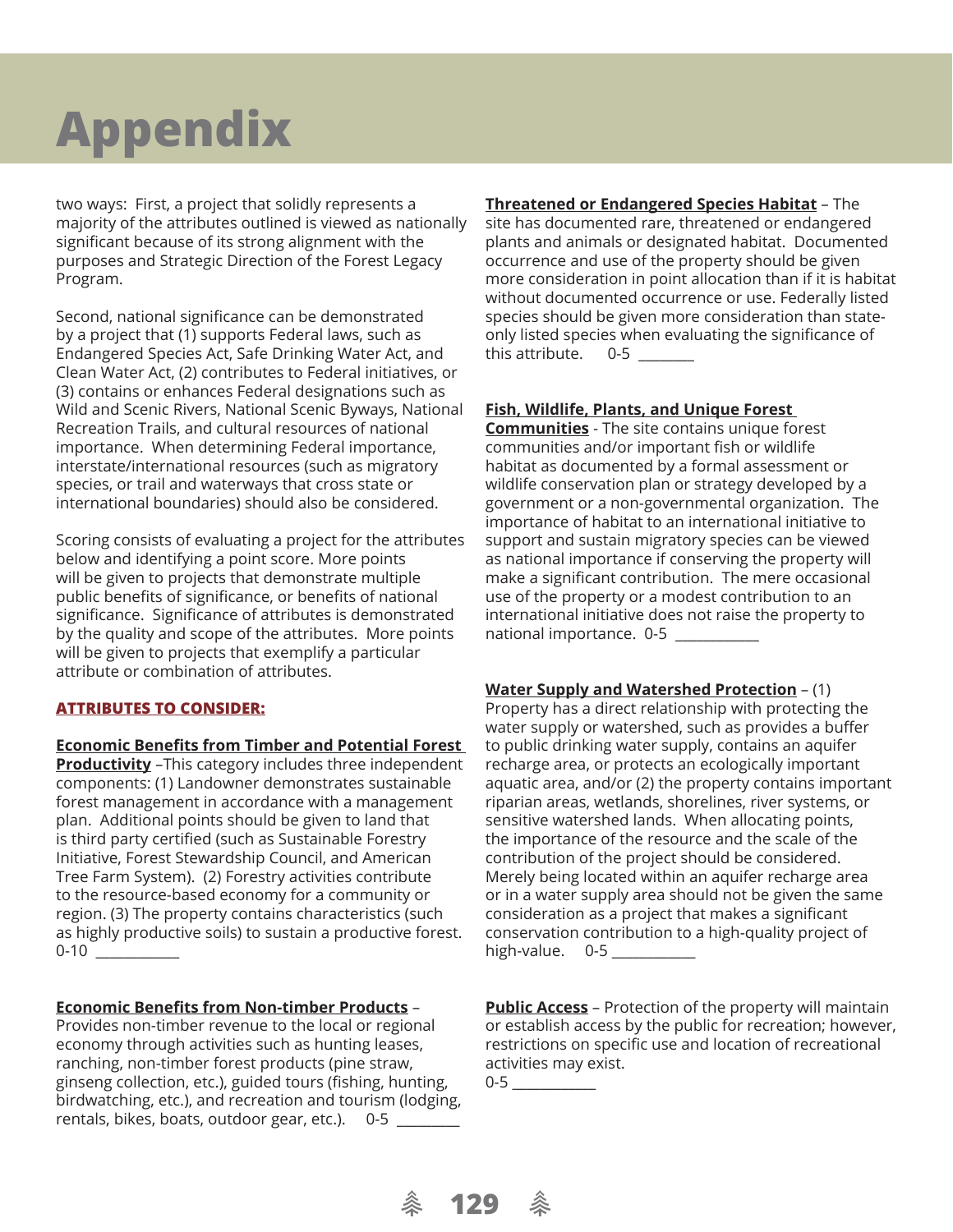**Scenic** – The site is located within a viewshed of a government designated scenic feature or area (such as trail, river, or highway). Federal designation should be given more consideration than state-only designations when evaluating the significance of this attribute.  $0-5$ 

**Historic/Cultural/Tribal - The site contains features of** historical, cultural, and/or tribal significance, formallydocumented by a government or a non-governmental organization. A Federal designation should receive greater consideration.

 $0 =$  no sites;  $5 =$  designated sites

#### **TOTAL SCORE: Importance (possible maximum of 45 points) \_\_\_\_\_\_\_\_\_\_\_\_\_\_\_**

### **THREATENED**

This criterion estimates the likelihood for conversion. More points will be given to projects that demonstrate multiple conditions; however, a project need not have all the conditions listed to receive maximum points for this category. During the evaluation of a threat, a good land steward interested in conserving land should not be penalized. The following will be considered:

- Third Party Ownership If property has been acquired by a third party with the support of the State, threatened will be evaluated based on the situation prior to the third party acquisition.
- Lack of Protection- The lack of temporary or permanent protections (e.g. current zoning, temporary or permanent easements, moratoriums, and encumbrances that limit subdivision or conversion) that currently exists on the property and the likelihood of the threat of conversion.
- Land and Landowners Circumstances land and landowner circumstances such as property held in an estate, aging landowner, future property retention by heirs is uncertain, property is up for sale or has a sale pending, landowner anticipates owning property for a short duration, landowner has received purchase offers, land has an approved subdivision plan, landowner has sold subdivisions of the property, etc.
- Adjacent Land Use- adjacent land use characteristics such as existing land status, rate of development

growth and conversion, rate of population growth (percent change), rate of change in ownership, etc.

• Ability to Develop- physical attributes of the property that will facilitate conversion, such as access, buildable ground, zoning, slope, water/sewer, electricity, etc.

#### *Likelihood of conversion to non-forest uses.*

- Imminent/Likely 16 30 points. Multiple conditions exist that make conversion to non-forest uses likely. Circumstances indicate conversion may occur soon or within 5 years. Characteristics include: land has a subdivision plan, landowner has received offers from developers, landowner has sold off subdivisions of the property, land is located in a rapidly developing area, landowner(s) are elderly, or nearby comparable land has been recently sold for development.
- Possible 1 15 points. A few conditions exist that make conversion to non-forest uses possible. Circumstances indicate conversion could occur within 5 to 10 years: Characteristics include: land is in an attractive location for development such as waterfront or an outdoor recreation area.
- Unlikely (within 10 years) 0 points

#### **Note: Individual project scores for threatened will be determined as a committee consensus**

#### **TOTAL SCORE: Threatened (maximum of 30 points)\_\_\_\_\_\_\_\_\_\_\_\_\_\_\_**

### **STRATEGIC**

This criterion reflects the project's relevance or relationship to conservation efforts on a broader perspective. When evaluating strategic variables, three considerations should be made: (1) the scale of a conservation initiative, strategy, or plan, (2) the scale of the project's contribution to that initiative, strategy, or plan, and (3) the placement of the parcel within the area of the initiative, strategy, or plan. Relevant national or multi-state conservation plan or strategies include but are not limited to the Southern Forest Land Assessment, Lower Mississippi Valley Joint Venture Study, USFWS Habitat Conservation Plan strategy, Partners in Flight Land Conservation Plan, North American Waterfowl Management Plan, and TNC Ecoregional Conservation Planning strategy. Relevant state conservation strategies include but are not limited to TN Statewide Forest Resource Assessment and Strategy,